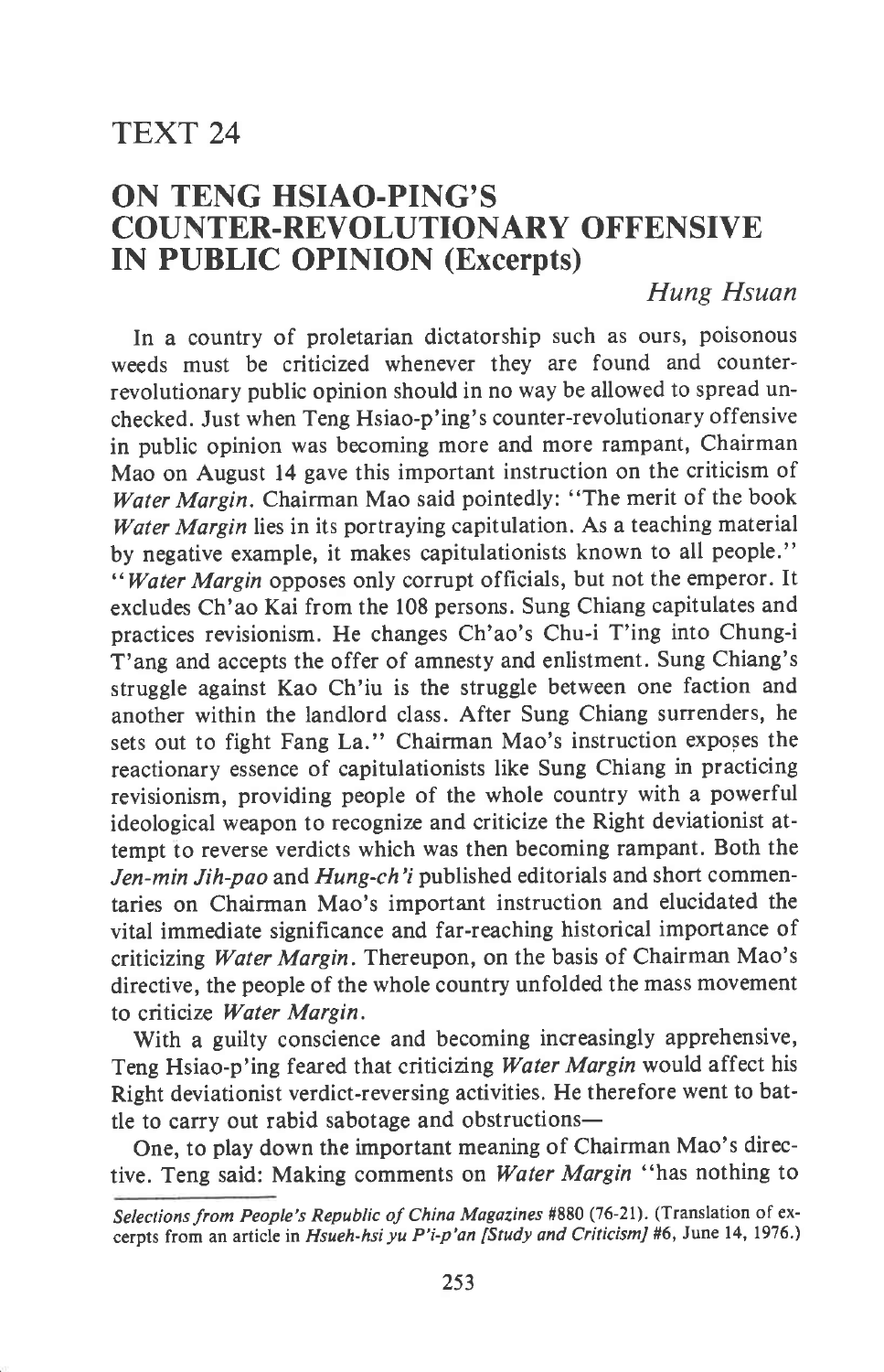do with the realities of the current struggle inside the Party" and "plays no important role."

Two, to put out the fierce flames of the mass movement to criticize Water Margin. Teng said, "Some people are confused by what they have heard and think that something is happening. When it comes to criticizing Sung Chiang's capitulationism, some people take the view that a campaign is coming, but do not know where it comes from." He even viciously attacked the criticism of Water Margin and charged that some people tried to "make an issue" out of it and "hatch a plot."

Three, to keep the group blowing the Right deviationist wind to reverse verdicts from falling into disarray. Teng said to people everywhere: "What are you afraid of? You are not Sung Chiang nor <sup>a</sup> capitulationist."

With their master's backing, Teng's followers began to spread gossip and hearsay.

Some people said: "All you have to do is go back and transmit Chairman Mao's instruction on criticism of Water Margin." Basically they didn't take it seriously.

Some said: "The Jen-min Jih-pao editorial on Water Margin has not been discussed by the Central Committee." They dismissed it as false. Some said: "Don't listen to Hung-ch'i."

Among Teng's followers, that "theoretician" appeared quite sensitive as he acted on the instinct of protecting his master. He was particularly mindful of comments on Water Margin. He spent a great deal of time scanning and poring over press articles having anything to do with Water Margin, and he made copious excerpts from them so he could find the direction of the trend. On one occasion, that "theoretician" selectively copied down some parts of press comments on Sung Chiang's attempt to cheat Ch'ao Kai and passed them on to Teng. The "theoretician" said: "This is clearly an oblique reference to you, and I won't be wrong saying so." Teng tried to keep calm and said, "It isn't," but he was visibly upset when reading these materials.

Why did that "theoretician" go out of his way to gather data on "Sung Chiang's attempt to cheat Ch'ao Kai"? This is because Chairman Mao's criticism of Water Margin's "excluding Ch'ao Kai from the 108 persons" lays stress on the importance of leadership power and on the danger of altering the correct line by capitulationists operating inside the revolutionary ranks. To usurp the leadership of the Liangshan revolutionary cause, Sung Chiang tries every means to cheat Ch'ao Kai, even going so far as to employ the vicious means of "purifying the emperor's entourage" to exclude and hit hard at those revolutionary generals who are determined to carry out Ch'ao Kai's correct line. In criticizing the Hu Feng counter-revolutionary clique, Chairman Mao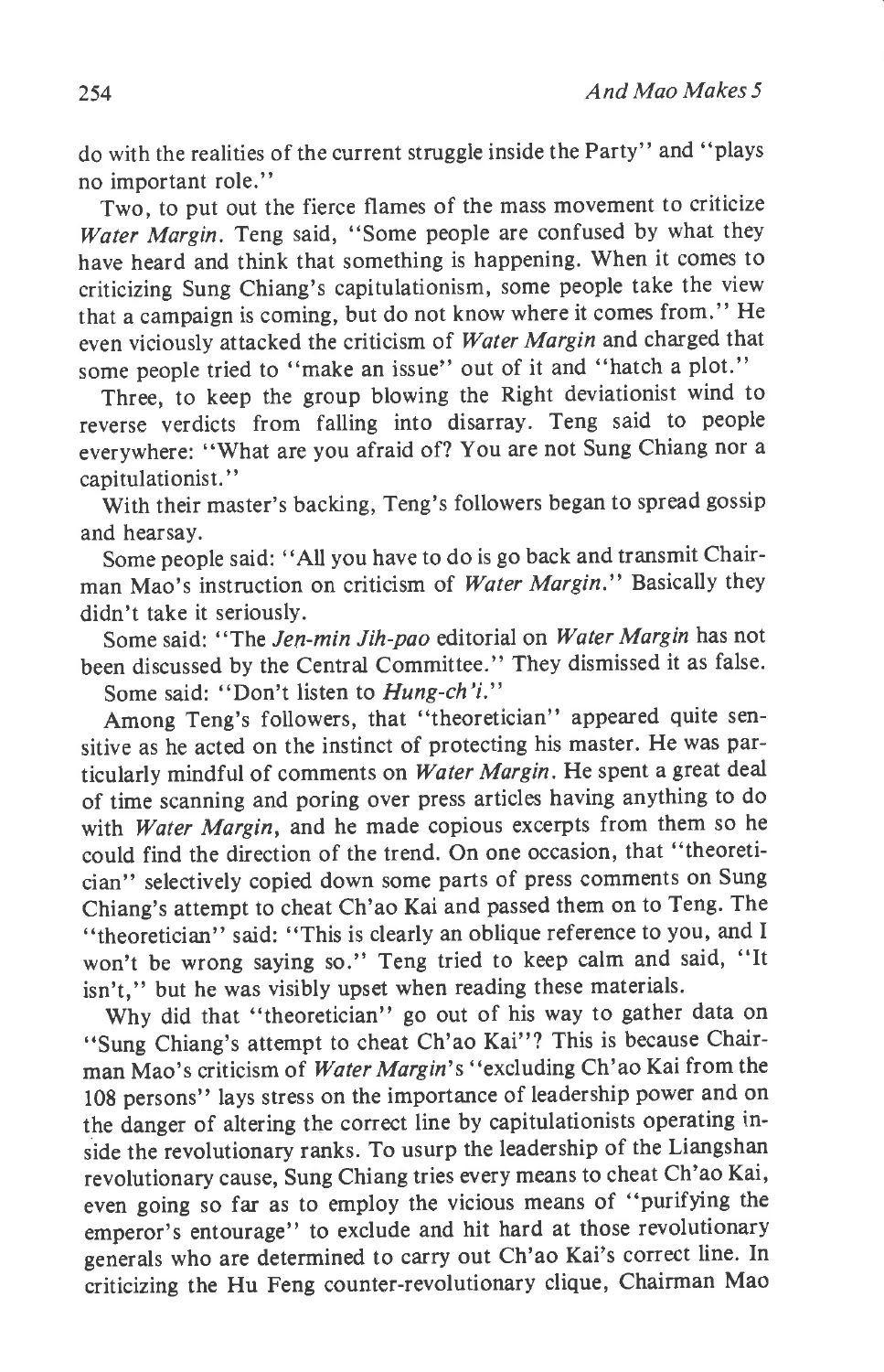pointed out: "Since Prince Liu Pi of Wu in the Han Dynasty invented the well-known tactic of purifying the emperor's ranks to press home his request for the execution of Ch'ao Ts'o (the principal strategist of Emperor Ching of Han), quite a few careerists have regarded it as treasure." Sung Chiang was one and so is Teng Hsiao-p'ing. Teng's rumor-mongering mill fabricated counter-revolutionary political rumors to mislead the public and provoke splits, aiming the spearhead directly at the Party Central Committee headed by Chairman Mao. They did not hesitate to employ such despicable means as framing charges and shifting the blame onto others, vainly trying to trap those comrades who are determined to carry out Chairman Mao's revolutionary line and split the Party Central Committee headed by Chairman Mao. The vast masses of revolutionary people exposed Sung Chiang's counter-revolutionary tactic of cheating Ch'ao Kai and this was unfavorable to people like Teng Hsiao-p'ing who were then vigorously whipping up the Right deviationist wind to reverse verdicts, This could not but arouse the concern of that "theoretician."

When the "theoretician" told Teng about the "oblique reference" implied in "Sung Chiang's attempt to cheat Ch'ao Kai," the latter said, "It isn't." Here, the master and the servant are in obvious plight. Is it an "oblique reference" or "insinuation"? No, it isn't. The proletariat has never found it necessary to conceal its own viewpoint and always carries out political struggles open and aboveboard. We expose the ancient capitulationists by criticizing *Water Margin*, and we do so for the purpose of summing up the laws and experience of class and line struggles so we can deal with modern capitalist roaders in a better way. In this sense, criticizing Water Margin serves the purpose of ideologically preparing us for repulsing the Right deviationist attempt to reverse verdicts. In mentioning "oblique reference," that "theoretician" unwittingly betrayed the weaknesses of Teng and his ilk as well as their fears. When Lu Hsun published his well-known novel The Story of Ah Q, it will be recalled, it caused a storm of some sort among the gentlemen and ladies and other prominent people in society. They were apprehensive lest their "private affairs" might be exposed by Lu Hsun. As a matter of fact, Lu Hsun merely touched some people where it hurt through his artistic summation of types and he was not making any "oblique reference" at all. The fact which worried these gentlemen and ladies is that they did have "secrets" they would like to keep away from others. When that "theoretician" gingerly told Teng about the "oblique reference," he and his master were indeed worried lest their "secrets" would have been brought out by others. What is noteworthy is that when Teng was serving as Secretary of the Southwest Bureau in the early period of liberation, he re-enacted the farce of "Sung Chiang assumes the reins of the mountain stronghold."